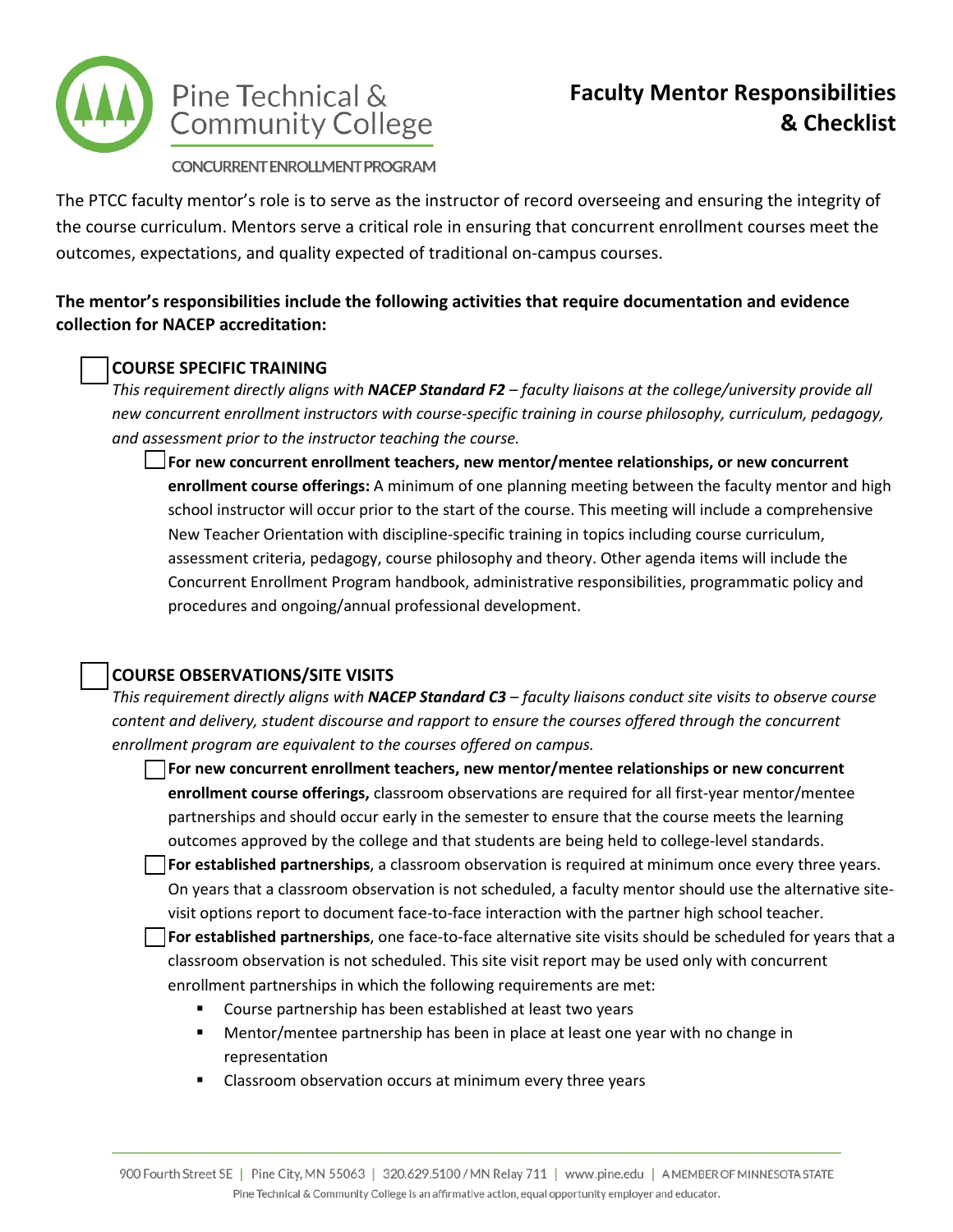### **REVIEW OF LEARNING OUTCOMES AND STUDENT ASSESSMENTS**

*This requirement directly aligns with NACEP Standards C2 and A1. NACEP Standard C2 – The college/university ensures the concurrent enrollment course reflects the learning objectives, and the pedagogical, theoretical, and philosophical orientation of the respective college/university discipline. NACEP Standard A1 – The college/university ensures concurrent enrollment students' proficiency of learning outcomes is measured using comparable grading standards and assessment methods to on-campus sections.* 

**Review the course syllabus and course outline with the high school instructor to ensure consistency in course outcomes and expectations.** Faculty mentors are required to review and submit paired syllabi annually from on campus and concurrent enrollment sections from each course, with learning objectives highlighted.

**Review assignments and assessments to ensure students are being assessed using methods similar to those in on-campus courses.** Faculty mentors are required to review and submit paired assessments annually from on-campus and concurrent enrollment section for side-by-side comparison (such as final exam, lab exercise, essay assignment, or grading rubric).

### **PROFESSIONAL DEVELOPMENT**

*This requirement directly aligns with NACEP Standard F3 – concurrent enrollment instructors participate in college/university provided annual discipline specific professional development and ongoing collegial interaction to further enhance instructors' pedagogy and breadth of knowledge in the discipline.* 

**Group Professional Development:** A faculty mentor may schedule a block of time to conduct professional development training for a group of concurrent enrollment teachers. The annual concurrent professional development day in August is a preferred time to host a discipline specific group professional development opportunity.

**One-On-One Professional Development:** For faculty mentors who are assigned to work with only a couple of teachers and where it is impractical to host a group meeting, a mentor may choose to meet one-on-one with the concurrent enrollment instructors to review curriculum standards, provide training related to the course, etc.

**Other Professional Development:** A faculty mentor may approve or invite a CE instructor to attend a discipline-related conference or workshop conducted by a professional organization or an academic department sponsored professional development training to fulfill the professional development requirement.

#### **Tracking Professional Development Activities**

The faculty mentor is responsible for tracking concurrent enrollment high school teacher participation in the required professional development training. With each professional development training the mentor should include:

- A list of attendees.
- An agenda, seminar description and materials, event minutes, conference report, or narrative of professional development activity.
- A narrative describing how the annual professional development further enhances coursecontent and delivery knowledge and/or addresses research and development in field. Please include the format, delivery method, and frequency of professional development activity.